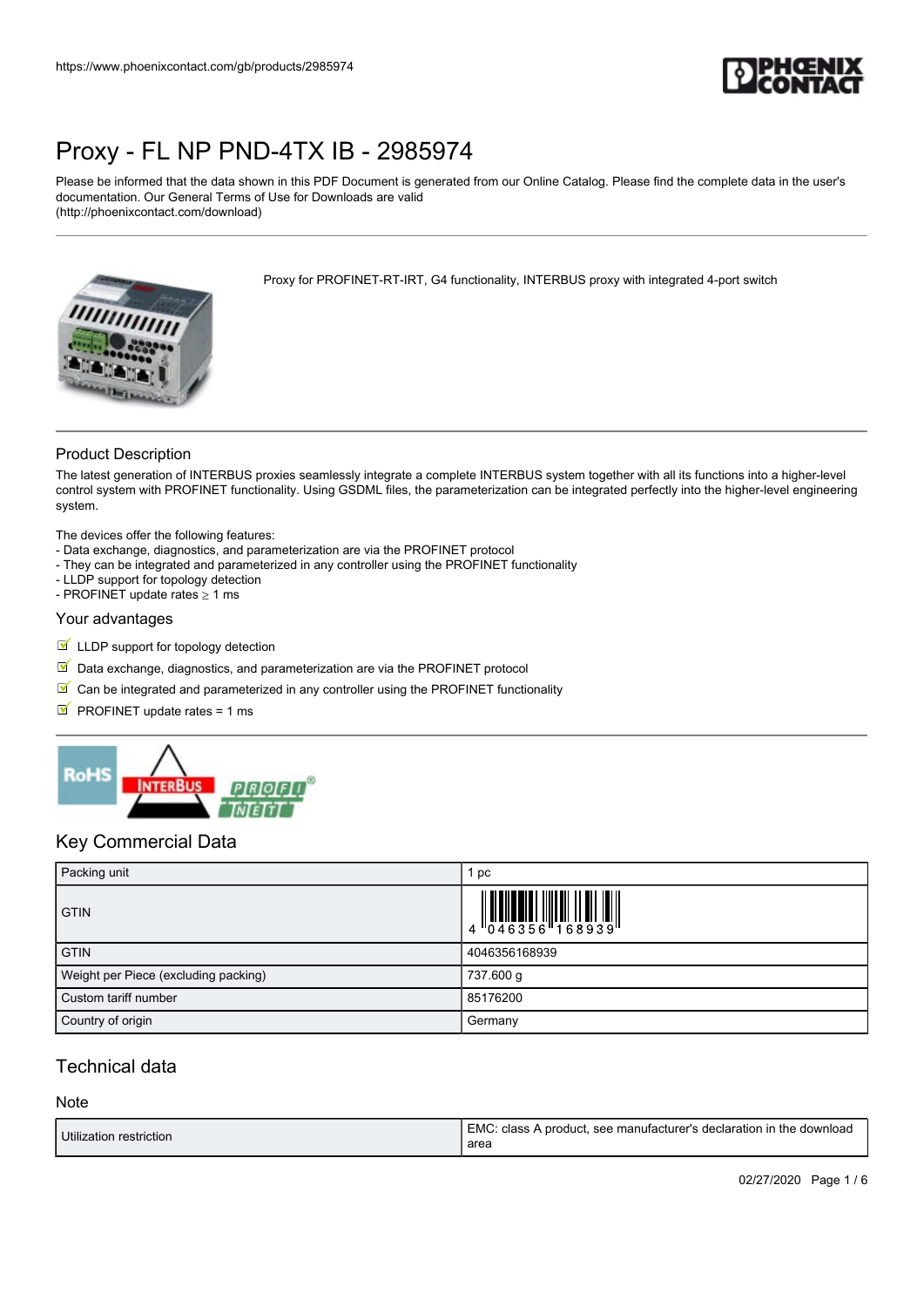

## Technical data

#### Dimensions

| Width  | 128 mm          |
|--------|-----------------|
| Height | 95 mm           |
| Depth  | $69 \text{ mm}$ |

### Ambient conditions

| Degree of protection                     | <b>IP20</b>                              |
|------------------------------------------|------------------------------------------|
| Ambient temperature (operation)          | $-25$ °C $\ldots$ 60 °C $\,$             |
| Ambient temperature (storage/transport)  | $-25 °C \dots 70 °C$                     |
| Permissible humidity (operation)         | 10 %  95 % (non-condensing)              |
| Permissible humidity (storage/transport) | 10 %  95 % (non-condensing)              |
| Air pressure (operation)                 | 80 kPa  108 kPa (2000 m above sea level) |
| Air pressure (storage/transport)         | 66 kPa  108 kPa (3000 m above sea level) |

### Interfaces

| Interface           | Ethernet    |
|---------------------|-------------|
| No. of ports        |             |
| Transmission speed  | 10/100 Mbps |
| Transmission length | 100 m       |

#### PROFINET

| Device function | <b>PROFINET-Proxy</b>     |
|-----------------|---------------------------|
| Specification   | PROFINET-IO RT, Spec. 2.2 |
| Update rate     | min. 1 ms                 |

#### Function

| <b>PROFINET</b> device function          | PROFINET-Proxy                                               |
|------------------------------------------|--------------------------------------------------------------|
| <b>PROFINET</b> specification            | PROFINET-IO RT, Spec. 2.2                                    |
| PROFINET conformance class               | В                                                            |
| Status and diagnostic indicators         | 7-segment display/ diagnostics LEDs                          |
| Number of supported devices              | max. 512 (Depending on the control class and data direction) |
| Amount of process data                   | 512 words                                                    |
| Number of devices with parameter channel | max. 126 (512 words)                                         |

### Supply voltage

| Supply voltage              | 24 V DC                                                         |
|-----------------------------|-----------------------------------------------------------------|
| Residual ripple             | $\frac{1}{2}$ 3.6 $V_{PP}$ (within the permitted voltage range) |
| Supply voltage range        | 18.5 V DC  30.2 V DC                                            |
| Typical current consumption | typ. $350 \text{ mA}$                                           |

#### General

| Mounting type | DIN rail mounting |
|---------------|-------------------|
| Type AX       | Stand-Alone       |
| Net weight    | 737.6 g           |

Standards and Regulations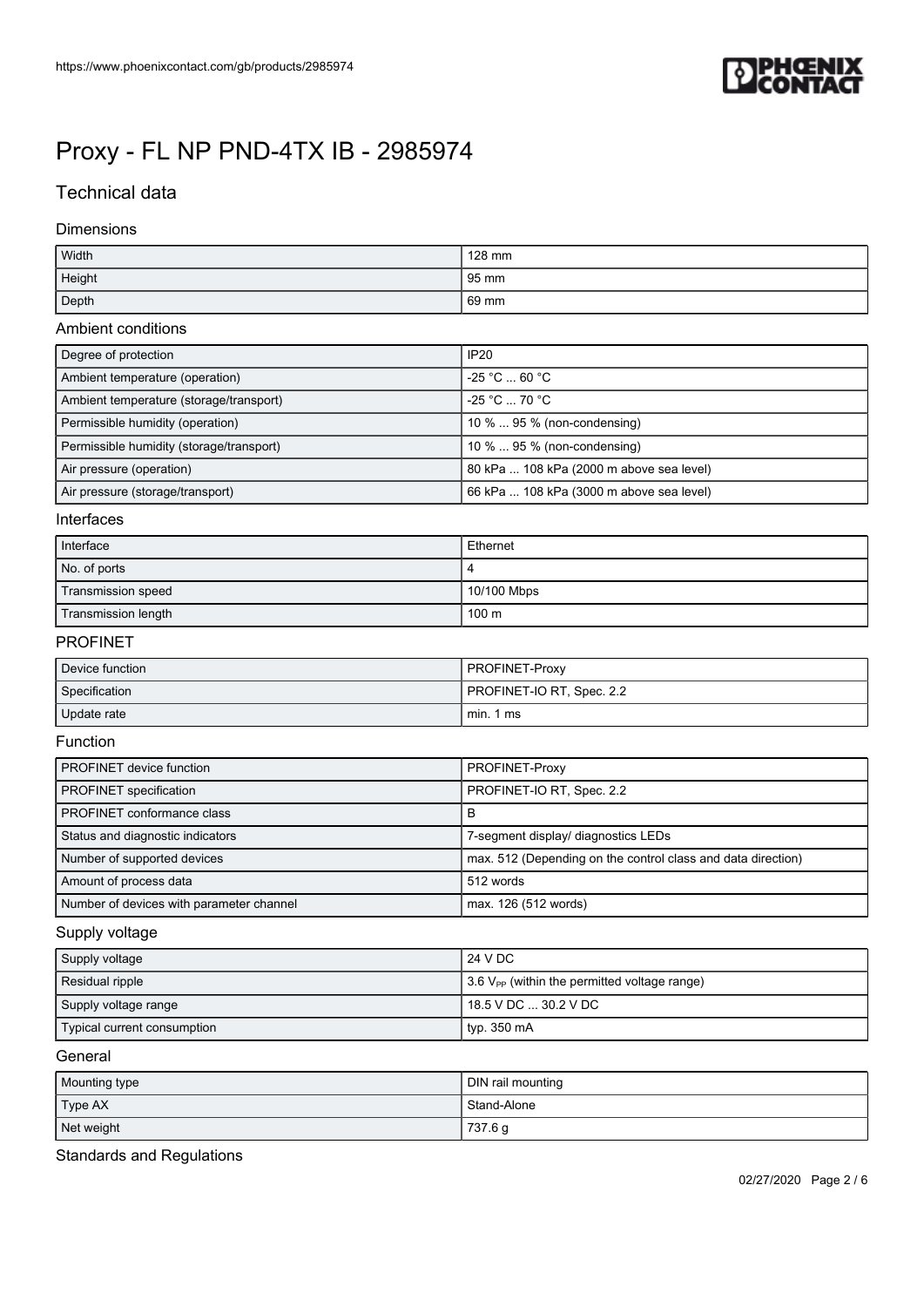

## Technical data

## Standards and Regulations

| Noise emission                                                    | EN 55011 / Class A              |
|-------------------------------------------------------------------|---------------------------------|
| Vibration (storage/transport)                                     | 5g                              |
| Free from substances that could impair the application of coating | Yes                             |
| Vibration (operation)                                             | 5g, accordance to IEC 60068-2-6 |
| Environmental Product Compliance                                  |                                 |

#### Environmental Product Compliance

| REACh SVHC | Lead 7439-92-1                                                                                         |
|------------|--------------------------------------------------------------------------------------------------------|
| China RoHS | Environmentally Friendly Use Period = 50                                                               |
|            | For details about hazardous substances go to tab "Downloads",<br>Category "Manufacturer's declaration" |

## **Classifications**

## eCl@ss

| eCl@ss 4.0 | 27250500 |
|------------|----------|
| eCl@ss 4.1 | 27250500 |
| eCl@ss 5.0 | 27250500 |
| eCl@ss 5.1 | 27250500 |
| eCl@ss 6.0 | 27242600 |
| eCl@ss 7.0 | 27242608 |
| eCl@ss 8.0 | 27242608 |
| eCl@ss 9.0 | 19170103 |

## ETIM

| <b>ETIM 2.0</b> | EC001434 |
|-----------------|----------|
| <b>ETIM 3.0</b> | EC001604 |
| <b>ETIM 4.0</b> | EC001478 |
| <b>ETIM 5.0</b> | EC001604 |
| <b>ETIM 6.0</b> | EC001478 |
| <b>ETIM 7.0</b> | EC001478 |

## UNSPSC

| UNSPSC 6.01          | 43172015 |
|----------------------|----------|
| <b>UNSPSC 7.0901</b> | 43201404 |
| UNSPSC 11            | 43172015 |
| <b>UNSPSC 12.01</b>  | 43201410 |
| UNSPSC 13.2          | 32151602 |
| UNSPSC 18.0          | 43222609 |
| UNSPSC 19.0          | 43222609 |
| <b>UNSPSC 20.0</b>   | 43222609 |
| <b>UNSPSC 21.0</b>   | 43222609 |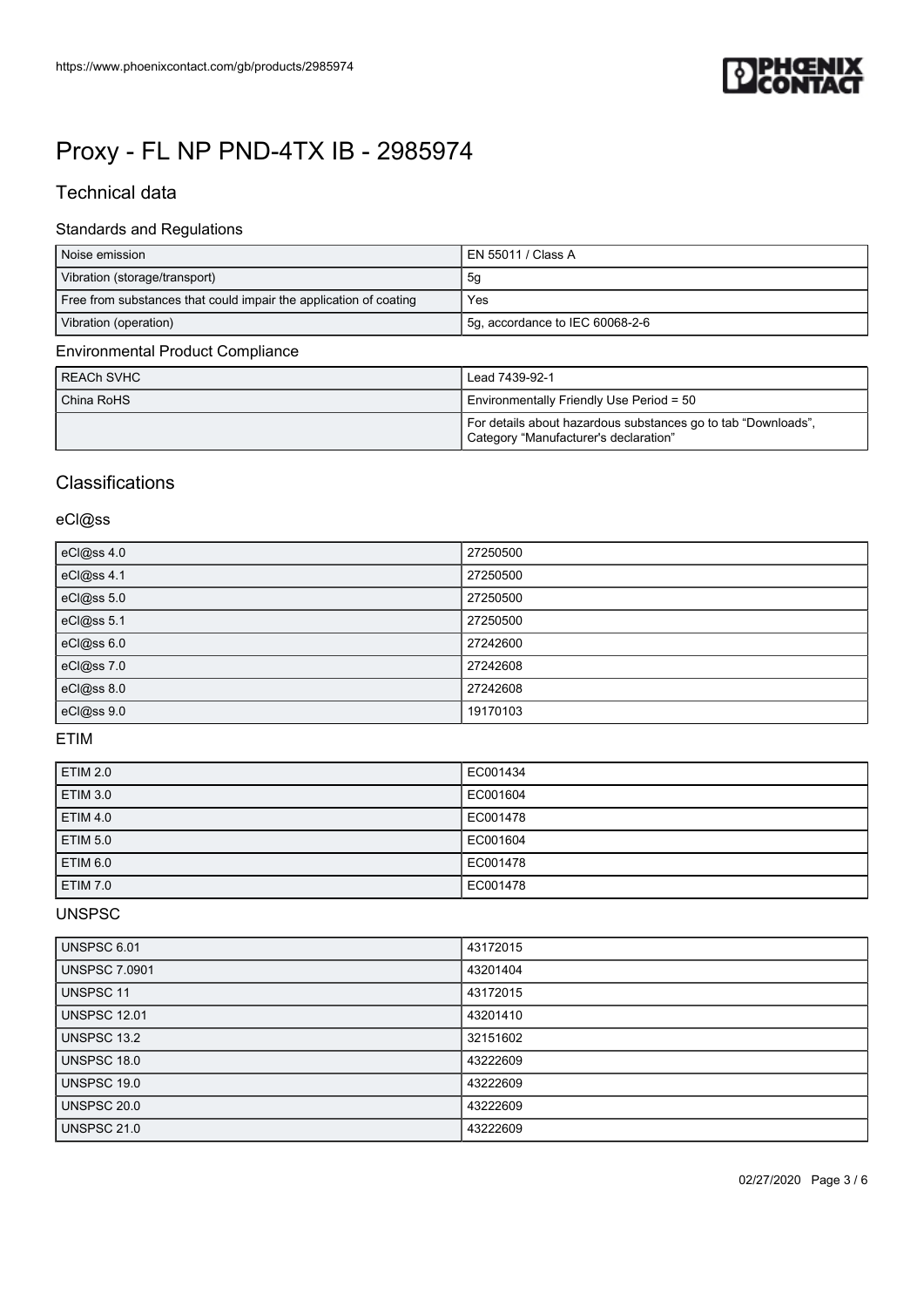

## Approvals

### Approvals

#### Approvals

UL Listed / cUL Listed / EAC / cULus Listed

#### Ex Approvals

### Approval details



## Accessories

#### Accessories

Configuration and diagnostics

[Software - CONFIG+ OEM - 2700779](https://www.phoenixcontact.com/gb/products/2700779)



Config+ project license, for configuration and diagnostics of an INTERBUS system. Please enter the project number in the configuration field or get in touch with your contact person in our sales organization.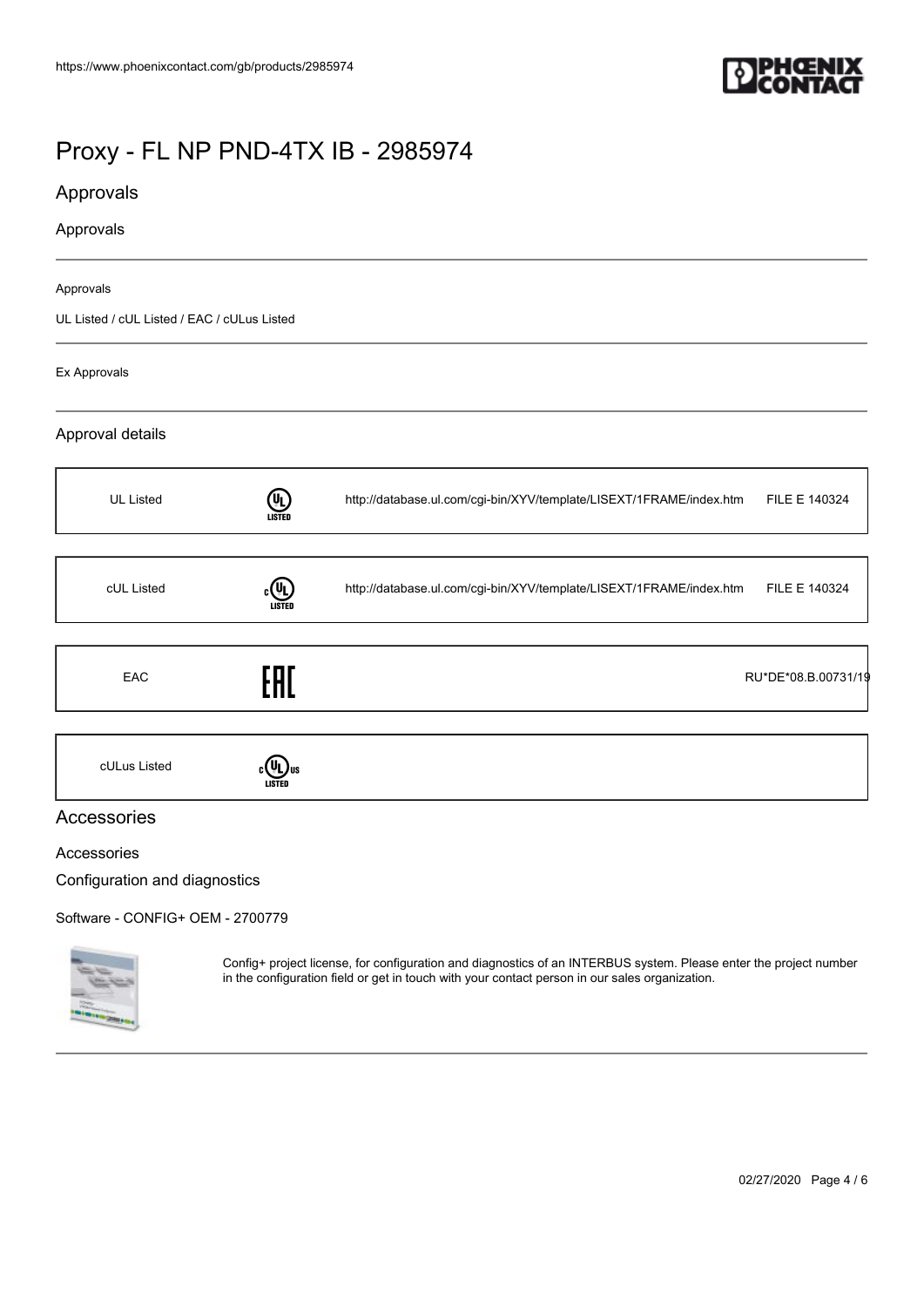

## Accessories

[Software - CONFIG+ DEMO - 2868046](https://www.phoenixcontact.com/gb/products/2868046)



Config+ demo version with restricted range of function (it is not possible to save projects)

#### [Software - CONFIG+ - 2868059](https://www.phoenixcontact.com/gb/products/2868059)



Config+ full version for configuration and diagnostics of an INTERBUS system

[Software - CONFIG+ CPY - 2868062](https://www.phoenixcontact.com/gb/products/2868062)



The Config+ copy license enables the installation and parallel use of the Config+ software on multiple workstations. A single-user full license is also required. It is a workstation license

#### Device parameterization

[Software - AX+ BASIC - 2985068](https://www.phoenixcontact.com/gb/products/2985068)



Software CD for FDT container for integrating device DTMs (free download)

Documentation

[User manual - IBS SYS DIAG DSC UM - 2747280](https://www.phoenixcontact.com/gb/products/2747280)



User Manual, German, for diagnosis in Generation 4 controller boards

Parameterization memory